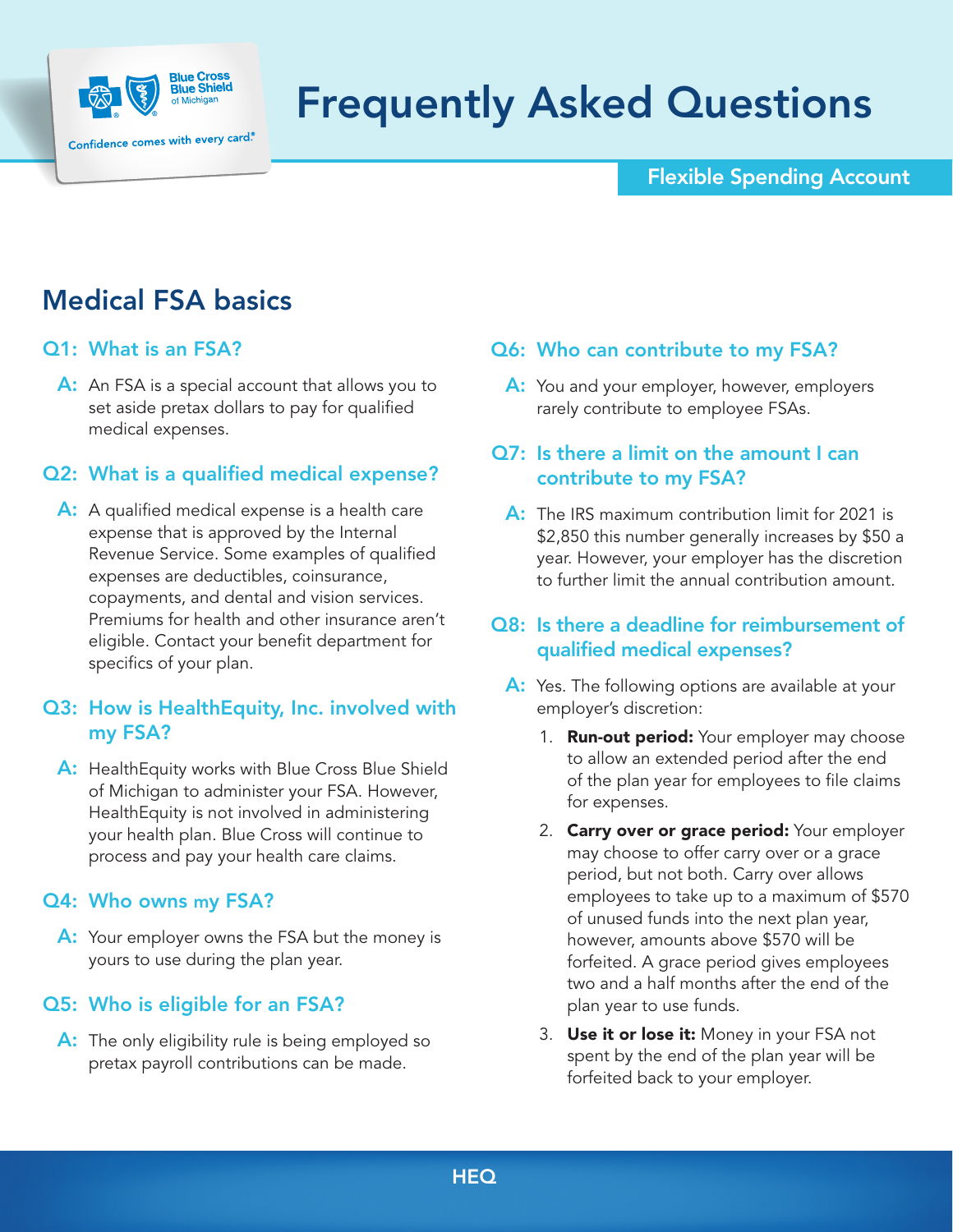# Q9: What happens to my FSA if I leave my job or retire?

A: If you leave your job or retire, any balance is forfeited to your employer.

### Q10: Can I use my FSA for my children's qualified expenses?

A: Yes. Your FSA can be used for qualified medical expenses of any family member who qualifies as a dependent on your tax return.

### Q11: Can I use my FSA for nonmedical expenses?

A: No. Funds can only be used for qualified medical expenses.

### Q12: How can I get reimbursed for qualified expenses?

A: Once the appropriate FSA reimbursement form and receipt are submitted, you can elect to get reimbursed by check for a \$2 fee or direct deposit into a linked personal bank account at no charge.

### Q13: What do I submit to get FSA reimbursement for an orthodontic claim?

A: You need to submit a copy of the contract specifying start date, length of treatment and total cost.

### Q14: How often can I request reimbursements?

A: FSA reimbursements can be requested as often as a qualified expense is incurred during the plan year and before the end of the run-out period or grace period, if these options are applicable.

### Q15: How quickly will I get reimbursed?

A: FSA reimbursements are usually made within five to seven business days of receiving your completed reimbursement request form and necessary documentation.

# Dependent-care FSA

# Q1: What is a dependent-care FSA?

A: A dependent-care FSA is a special account that allows you to set aside pretax dollars to pay for qualified dependent-care expenses.

### Q2: What expenses can be paid with a dependent-care FSA?

- A: A dependent-care FSA can be used to pay for dependent care that allows you and your spouse to work, look for work or attend school full time. Examples of qualified dependent care expenses include:
	- Fees for licensed day care or adult care facilities
	- Amounts paid for babysitters or nursery school
	- Payment for before- and after-school care programs
	- Payment to a relative for the purpose of child care
	- Summer day camp

Note: Dependent-care expenses aren't reimbursable if the caregiver is a spouse, someone you can claim on your federal income taxes or a child under age 19.

# Q3: What expenses can't be paid with a dependent-care FSA?

- A: Examples of expenses that don't qualify for payment with a dependent-care FSA include:
	- A baby sitter hired for reasons other than to allow you or your spouse to work. For example, a baby sitter hired for dinner after work hours.
	- Fees for activities such as music lessons, sports teams or field trips
	- Overnight camp
	- Tuition for private school or boarding school
	- Child support payments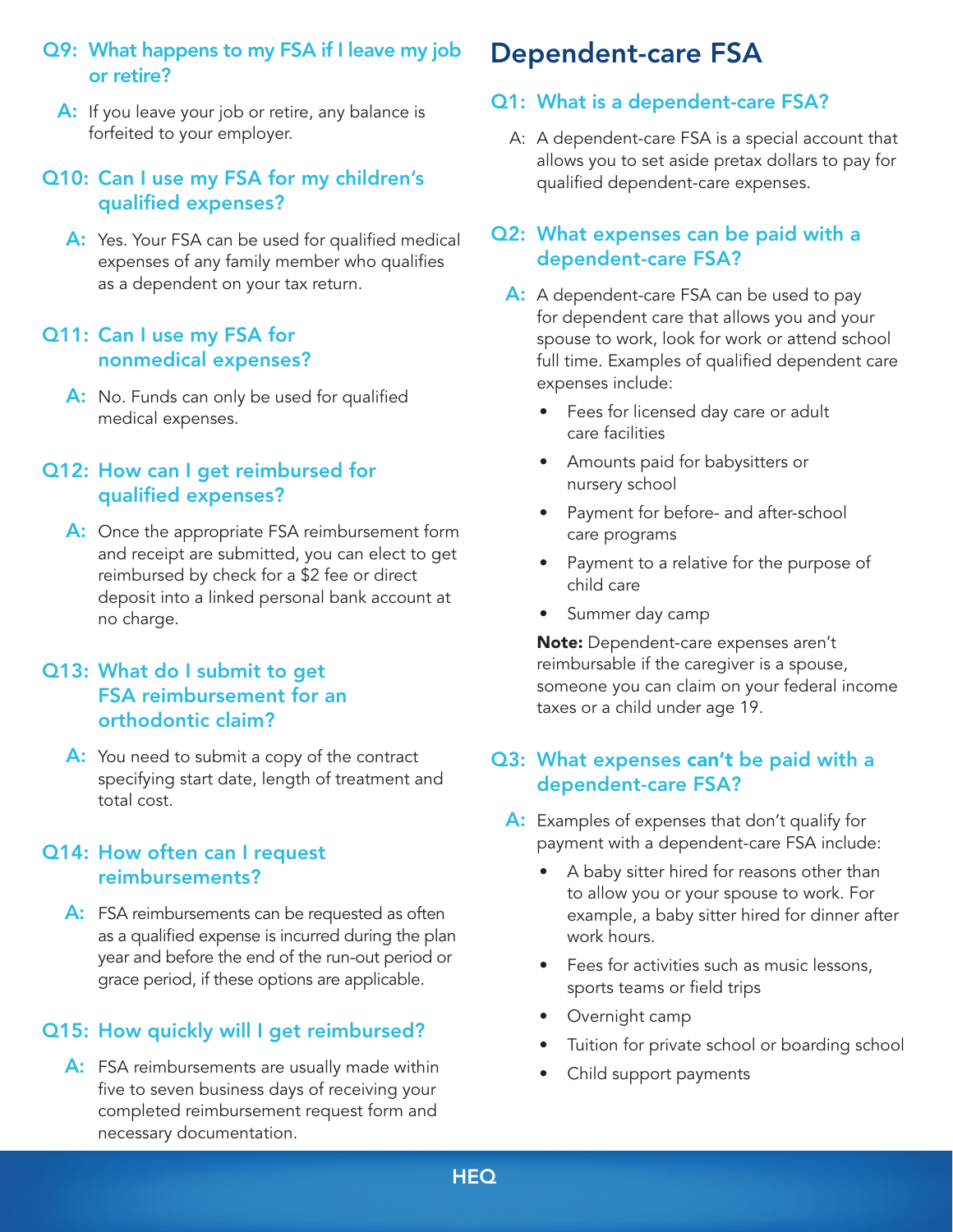# Q4: Who qualifies as a dependent?

- A: Your dependent-care FSA can be used to reimburse qualified expenses for:
	- Dependents claimed on your federal income taxes
	- Dependents under age 13
	- Dependents of any age who are mentally or physically incapable of self care

# Q5: Under what circumstances does a dependent-care FSA cover care for elderly relatives?

A: Your dependent-care FSA can be used to cover elder care that allows you or your spouse to work, look for work or attend school full-time. The person receiving care must be mentally or physically incapable of self care, and you must be able to claim them as a dependent on your federal income taxes and pay for more than half of their living expenses.

### Q6: How does reimbursement from a dependent-care FSA work?

A: You can only be reimbursed for qualified dependent-care expenses that fall within your current account balance. As funds become available in the account, the accumulated balance can be used for qualified expenses. Funds can only be used for qualified dependent-care expenses in the year they were contributed.

### Q7: Does a dependent-care FSA offer a grace period or carry-over option?

A: No. Unlike a medical FSA, a dependent-care FSA doesn't offer a grace period or carry-over for unused funds. The remaining balance must be returned to the employer at the end of each plan period.

# Q8: How much can I contribute to a dependent-care FSA?

- A: The IRS limits contributions as follows:
	- You must have earned income for the year in which you contribute to the account.
	- A minimum contribution limit can be established by your employer.
	- The maximum contribution is \$5,000 per household.
	- If a married couple files income taxes separately, they each can contribute \$2,500 annually.

# Q9: If I use a dependent-care FSA, can I still take a dependent care tax credit?

A: If you take a child or dependent-care tax credit on your federal income tax, it can only be over and above your annual dependent-care FSA contribution amount (limited to \$3,000 for one dependent or \$6,000 for two or more dependents). See IRS Publication 503 – Child and Dependent Care Expenses for specific rules.

# Tools and resources

### Q1: Can I access my FSA online?

- A: Yes. You can access your FSA information through your Blue Cross members account.
	- 1. Log in to your member account at **[bcbsm.com](http://bcbsm.com)**. First-time visitors will need to register.
	- 2. Click *My Coverage*.
	- 3. Click *Spending Account* from the drop-down menu.
	- 4. Click on the *Go to your health spending account* link. This will take you to the HealthEquity member site.